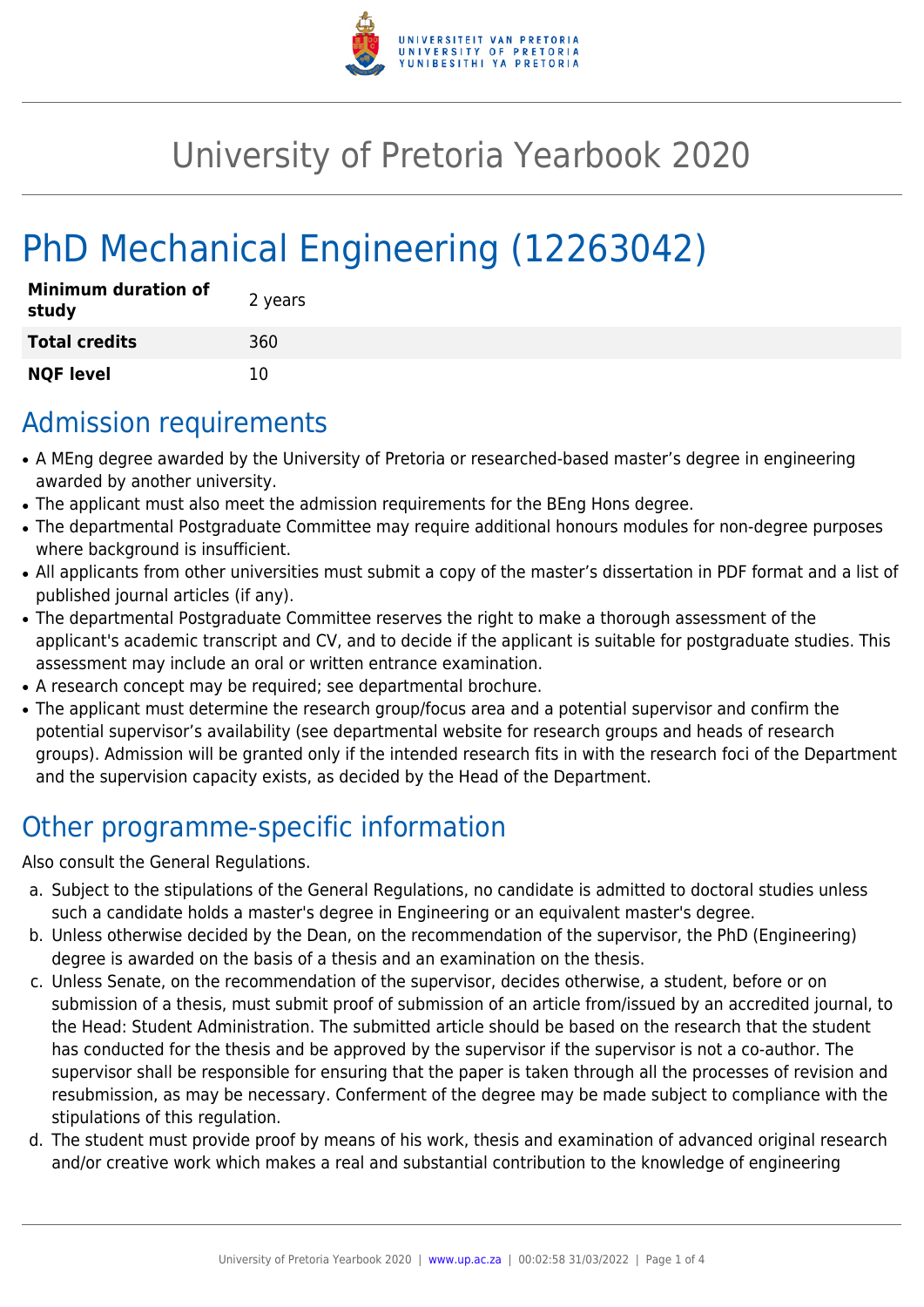

science and/or practice.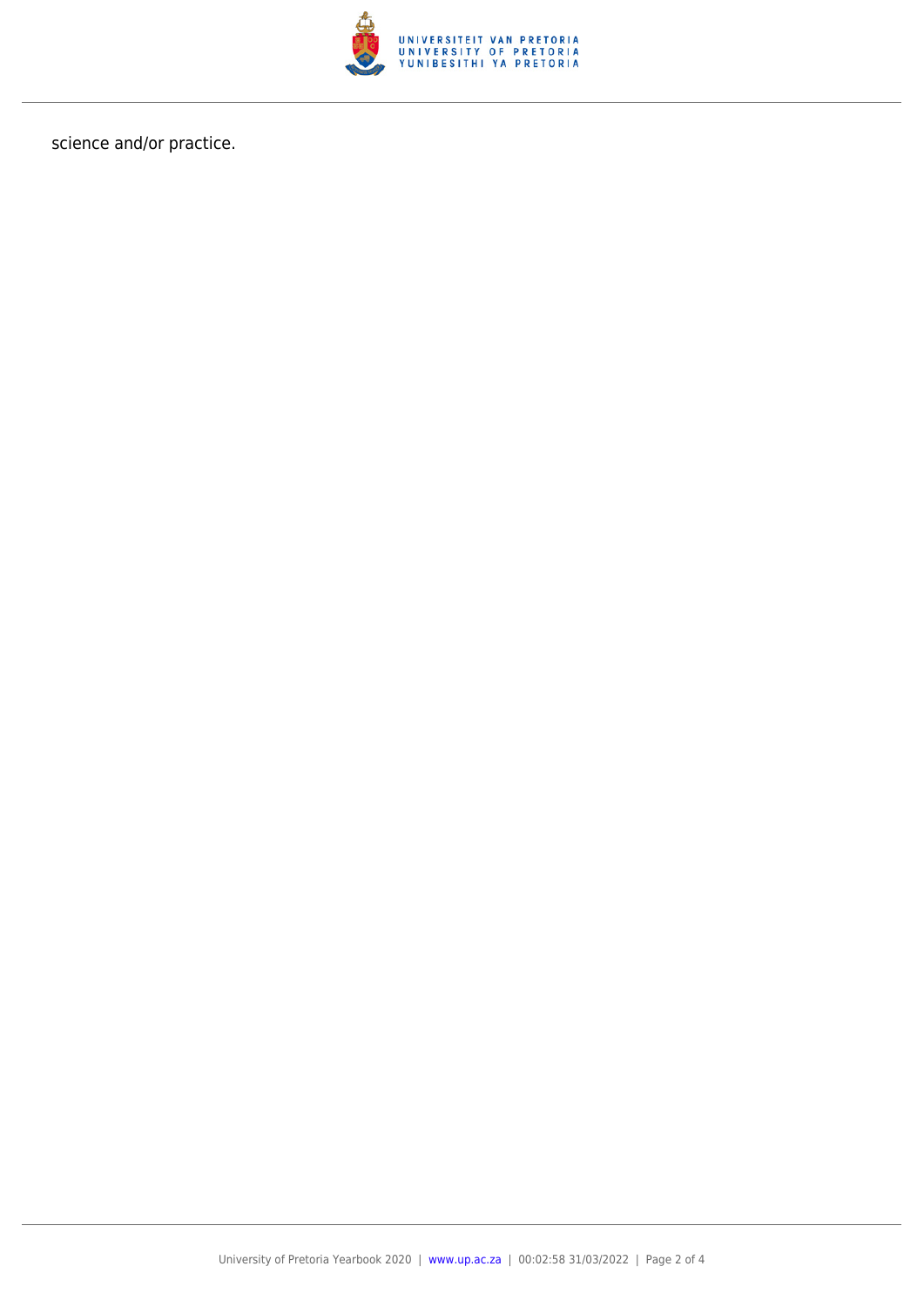

### Curriculum: Year 1

**Minimum credits: 360**

#### **Core modules**

[Thesis: Mechanical engineering 990](https://www.up.ac.za/yearbooks/2020/modules/view/MIR 990) (MIR 990) - Credits: 360.00